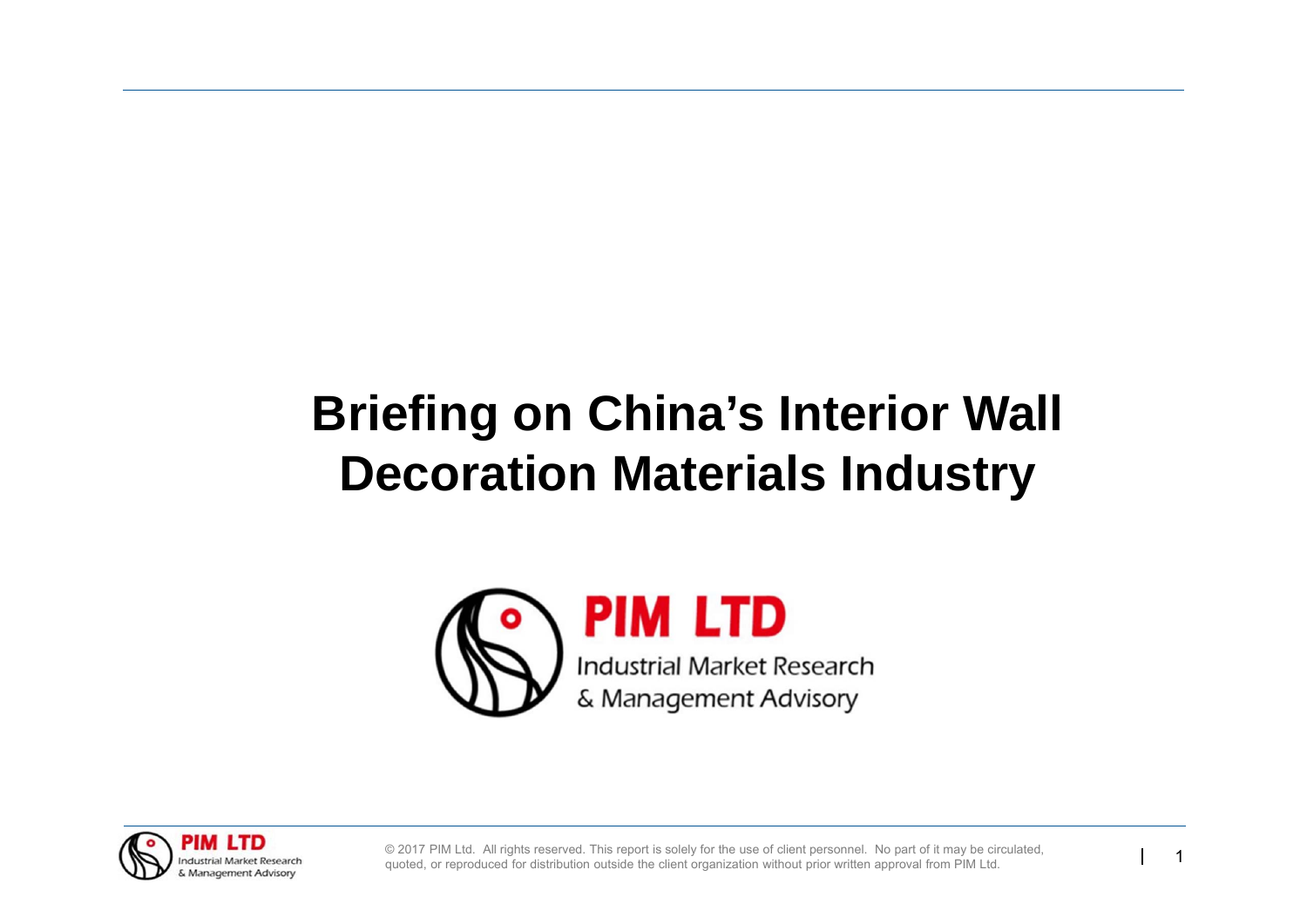# Materials and Applications Examples

#### **Materials**



Enamel steel



Wood veneer







Artificial marble plate Metro station



Ceramic tile



#### Art glass Natural marble



Wallpaper Emulsion varnish

#### **Commercial & Residential Applications**







Restaurant



Bedroom wall **Hotel room** 



Metro station **Backdrop** wall



Hotel lobby TV backdrop wall



TV Backdrop wall

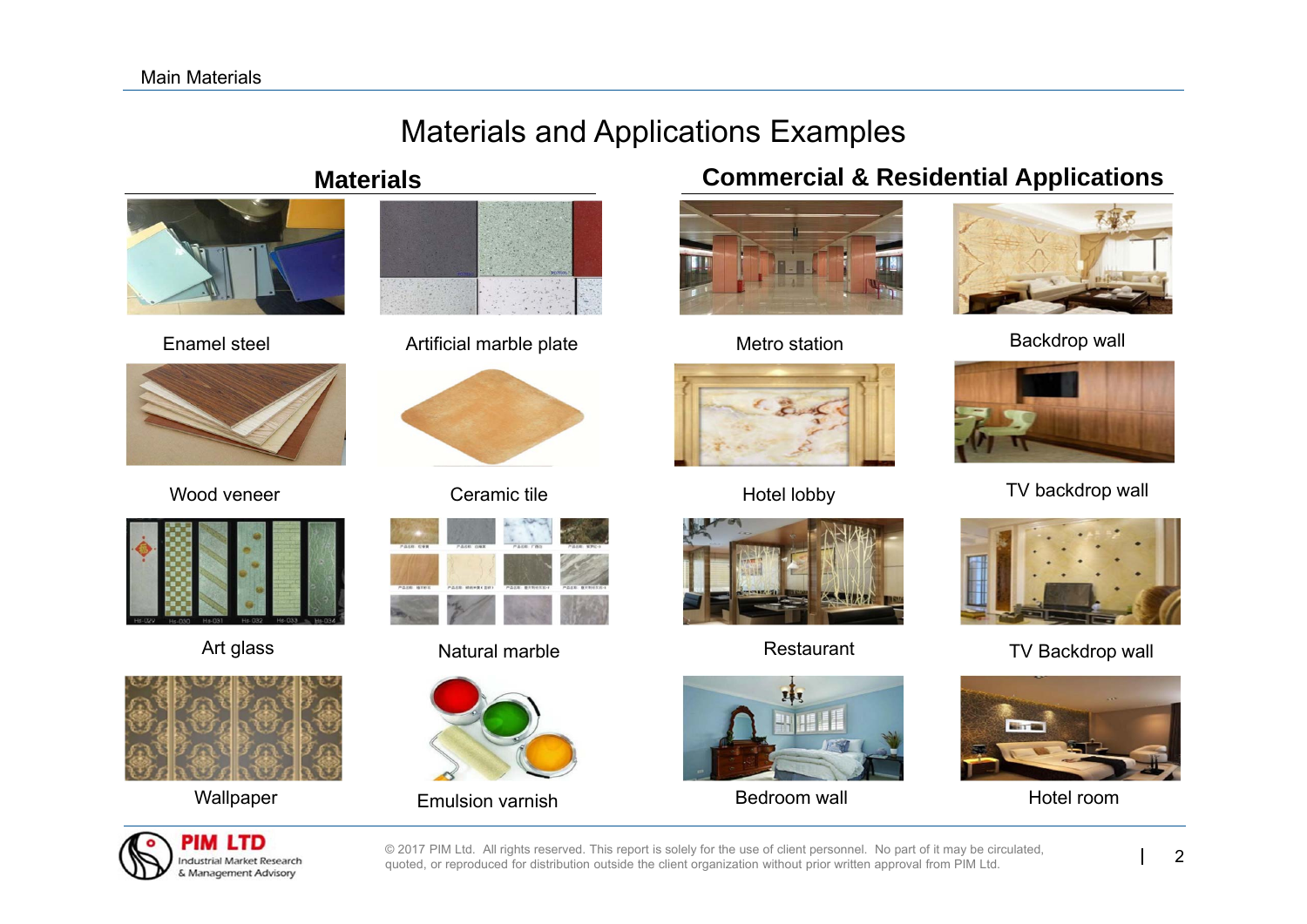Market Size By Volume

In 2017, China's market sizes of wall decoration materials for commercial and residential applications are estimated to be 103 million and143 million sq.m respectively, with a projected CAGR of 3% and 4% in the next 5 years



Source: National Bureau of Statistic of Chain

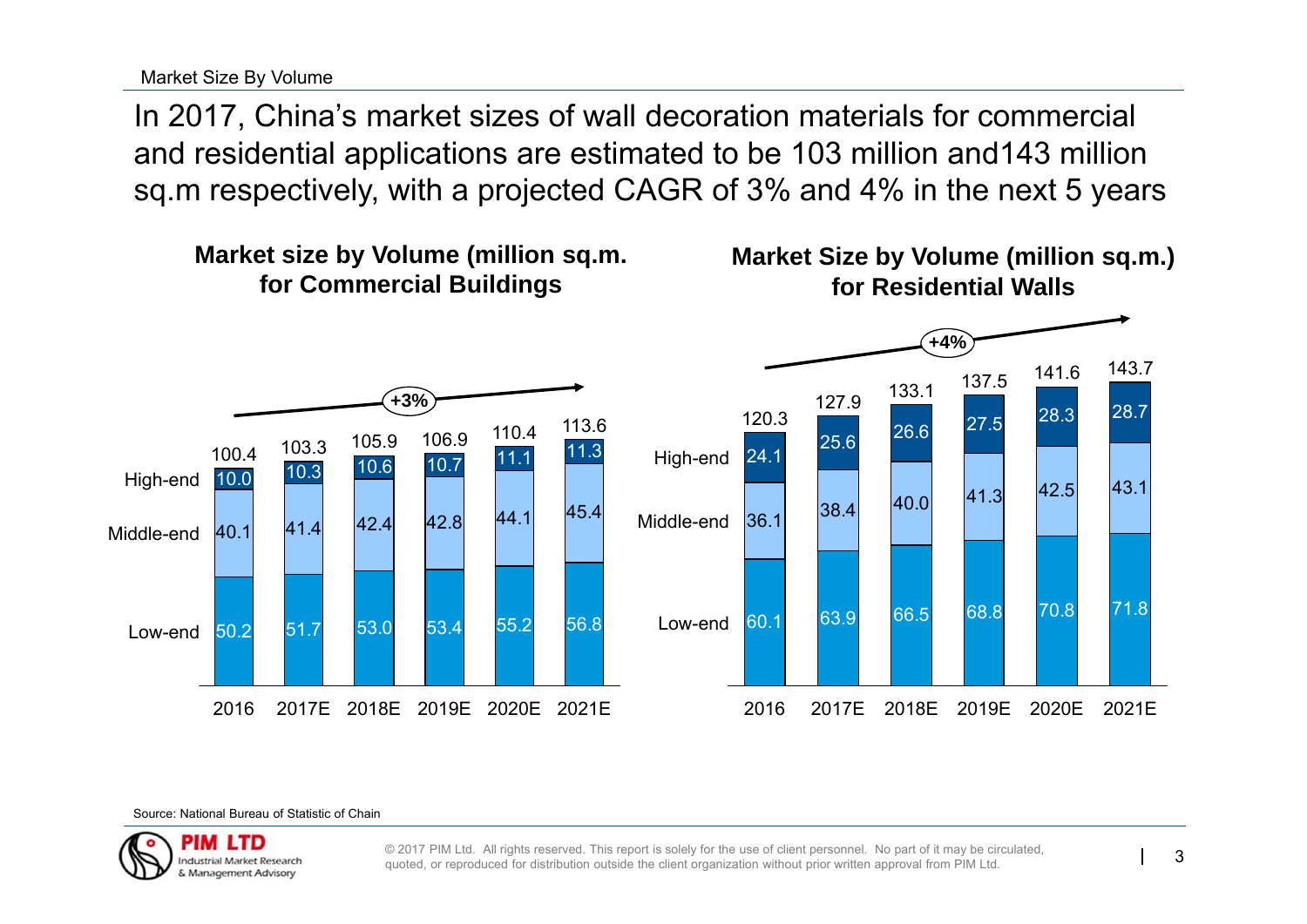Source: National Bureau of Statistic of Chain



© 2017 PIM Ltd. All rights reserved. This report is solely for the use of client personnel. No part of it may be circulated, auoted. or reproduced for distribution outside the client organization without prior written appr



Market Size By Value

The market values of high and middle-end wall decoration materials for commercial and residential applications in 2017 are estimated to be 1.5 billion and 2.1 billion USD respectively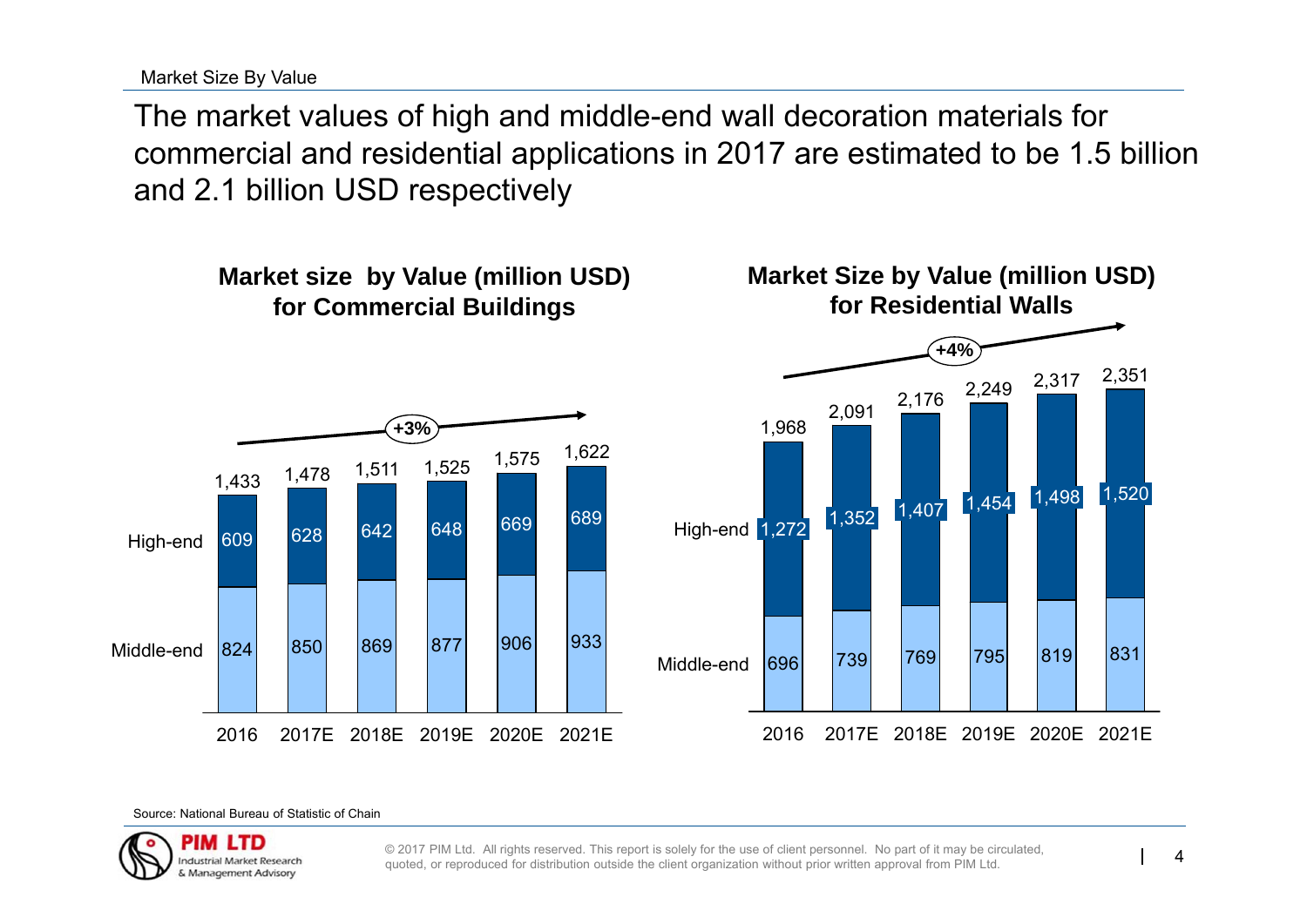**Industrial Market Research** & Management Advisory

## Emulsion varnish, wallpaper, wood-based panel are the leading 3 materials by volume

33.9**2016 Market size by Volume (million sq.m.) for Commercial & Residential Buildings**

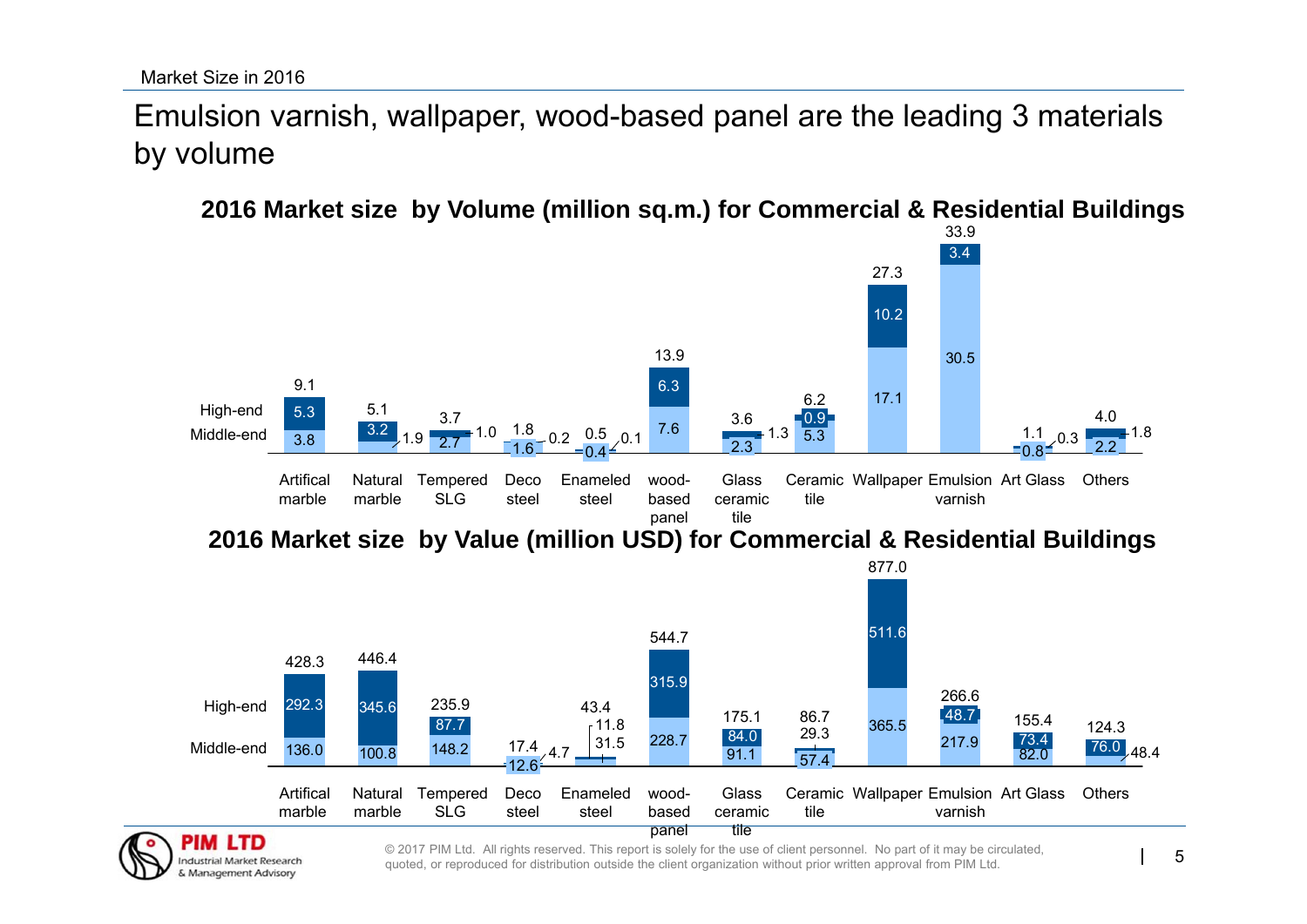### Key players of major materials and their sales volume or market share in 2016

| <b>Key players</b>       |                                                    |                              |                                                                                       |  |  |  |  |  |
|--------------------------|----------------------------------------------------|------------------------------|---------------------------------------------------------------------------------------|--|--|--|--|--|
| <b>Materials</b>         | <b>Key players</b>                                 | <b>Major Production Area</b> | <b>Sales Volume/Market Share</b>                                                      |  |  |  |  |  |
| Natural marble           | <b>UMGG</b><br>$\bullet$<br><b>Wanli Stone</b>     | Guangdong<br>Fujian          | 146 million USD (UMGG)<br>$\bullet$<br>98.9 million USD(Wanli)                        |  |  |  |  |  |
| <b>Artificial marble</b> | • WF-Stone<br>Guangdong Chuanqi<br>Foshan Rongguan | Guangdong<br>Fujian          |                                                                                       |  |  |  |  |  |
| <b>Backpaint panels</b>  | · JYC<br>• Xinglong Group                          | Guangdong<br>Hunan           | .                                                                                     |  |  |  |  |  |
| Enameled steel panels    | <b>Kaier New Materials</b><br>Tangshan Ruierfa     | Zhejiang<br>Hebei            | • 55.7 million USD (Kaier)<br>60% market share(Kaier)                                 |  |  |  |  |  |
| <b>Tile</b>              | <b>Nabel</b><br>$\bullet$<br>Marcopolo<br>Dongpeng | Zhejiang<br>Guangdong        | 1.2 billion USD (Nabel)<br>1.2 billion USD(Marcopolo)<br>• 769 million USD (Dongpeng) |  |  |  |  |  |
| Wood based panels        | <b>EGGER</b><br><b>TUBAO</b>                       | Europe<br>Zhejiang           | • 289 million USD (Tubao)                                                             |  |  |  |  |  |
| Wallpaper                | Rainbow<br>Detai<br>Roen                           | <b>Beijing</b><br>Jiangsu    |                                                                                       |  |  |  |  |  |
| <b>Emulsion varnish</b>  | <b>Dulux</b><br>Nippon<br>Carpoly                  | Shanghai<br>Guangdong        |                                                                                       |  |  |  |  |  |

Source: Face-to-face interviewed with 8 experts (2 designers + 3 sub-contractors +3 project owners)

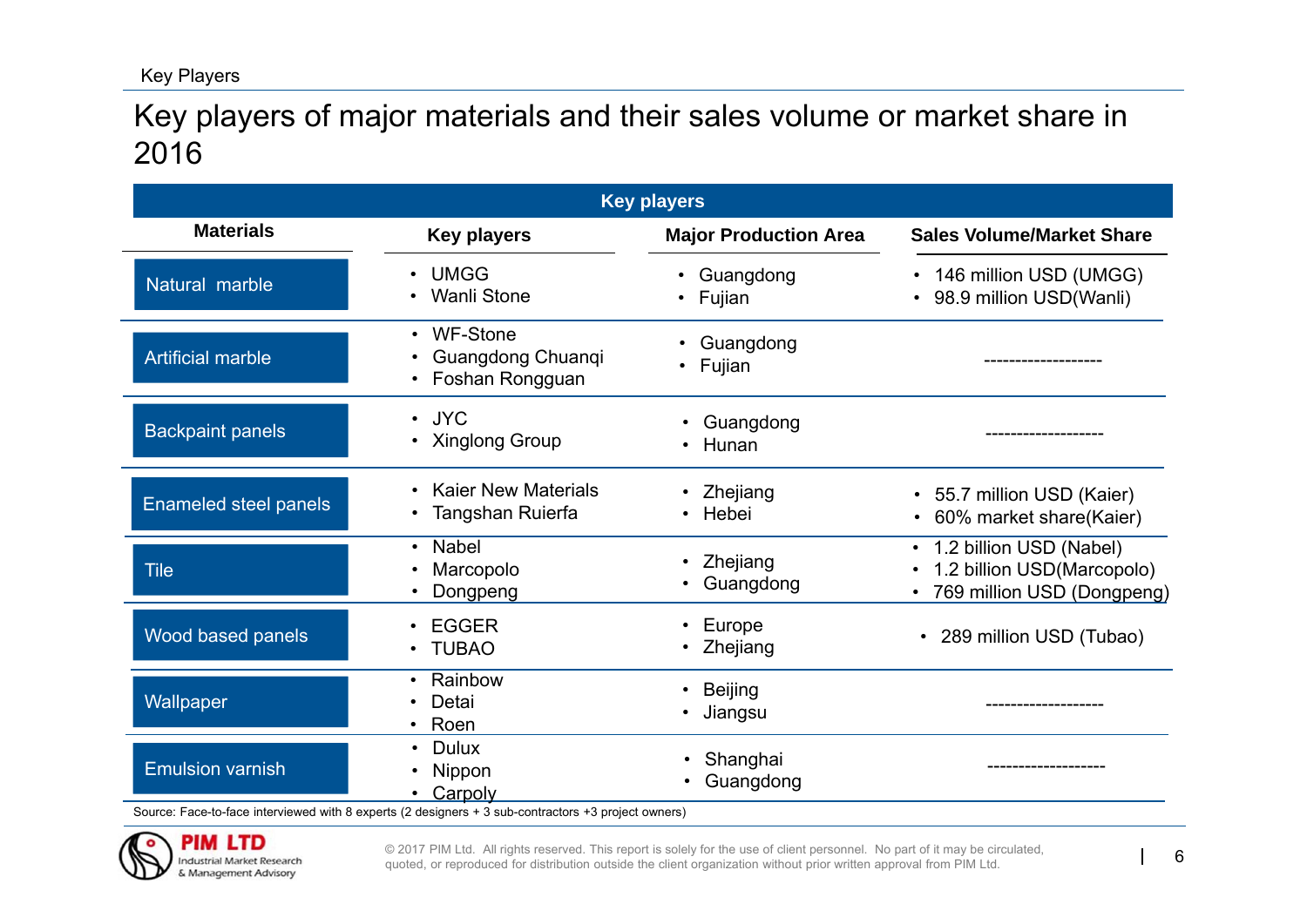Three value chain modes are used in China's interior wall decoration materials industry



Notes: \* Sometimes, distributors or agents also have their retailer shops Source: PIM interviews and analysis, Aug. 2017



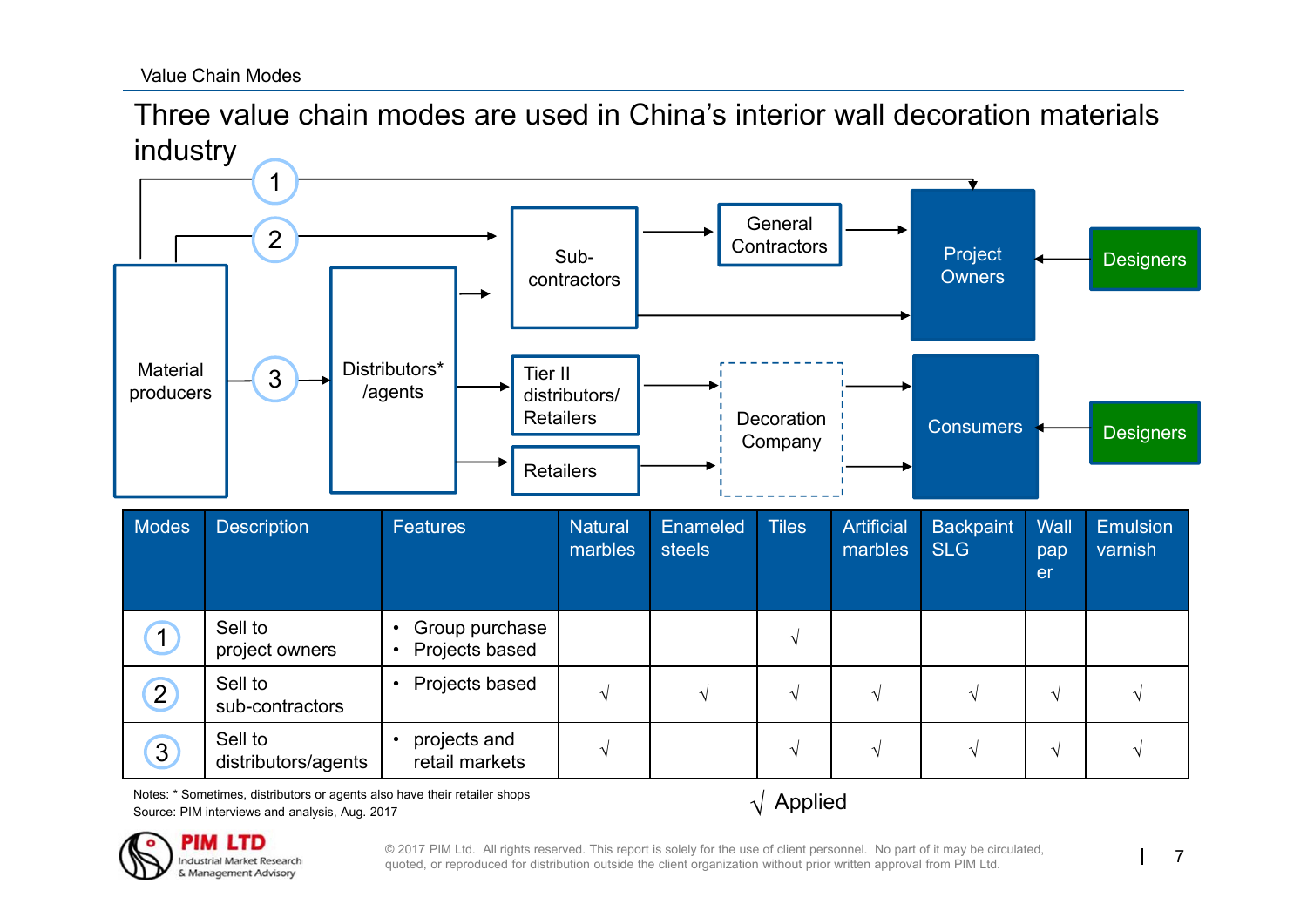Designers focus on texture and shape flexibility, owners are most concerned about cost and quality, while installers focus on installation processes

|                    | <b>High</b>                                                               | <b>Medium</b>                   | Low                        |  |  |
|--------------------|---------------------------------------------------------------------------|---------------------------------|----------------------------|--|--|
| <b>Designers</b>   | Fire resistance<br>Texture and shape flexible:<br><b>Successful cases</b> | $\cdot$ Cost                    | • Environmentally friendly |  |  |
| Owners*            | Quality                                                                   | $\cdot$ Texture                 | • Installation convenience |  |  |
|                    | Materials cost                                                            | • Successful cases              | Environmentally friendly   |  |  |
|                    | <b>Fire resistance</b>                                                    | • Installation cost             | $\bullet$                  |  |  |
| General/           | Materials cost (if they                                                   | • Installation convenience      |                            |  |  |
| sub                | are the buyers)                                                           | <b>Quality stability (less)</b> |                            |  |  |
| <b>Contractors</b> | Installation cost                                                         | maintenance)                    |                            |  |  |

- • It is reported that **successful cases are very important for branding** especially for a new entrant, and it is suggested that even losing money at the beginning, the new entrant should build up successful cases and educate the designers and owners, as most designers are reluctant to use new materials to avoid any uncertain risks
- •Environmentally friendly is required for some buildings that aim to apply for LEED or green buildings

Source: PIM interview and analysis, Aug.2017

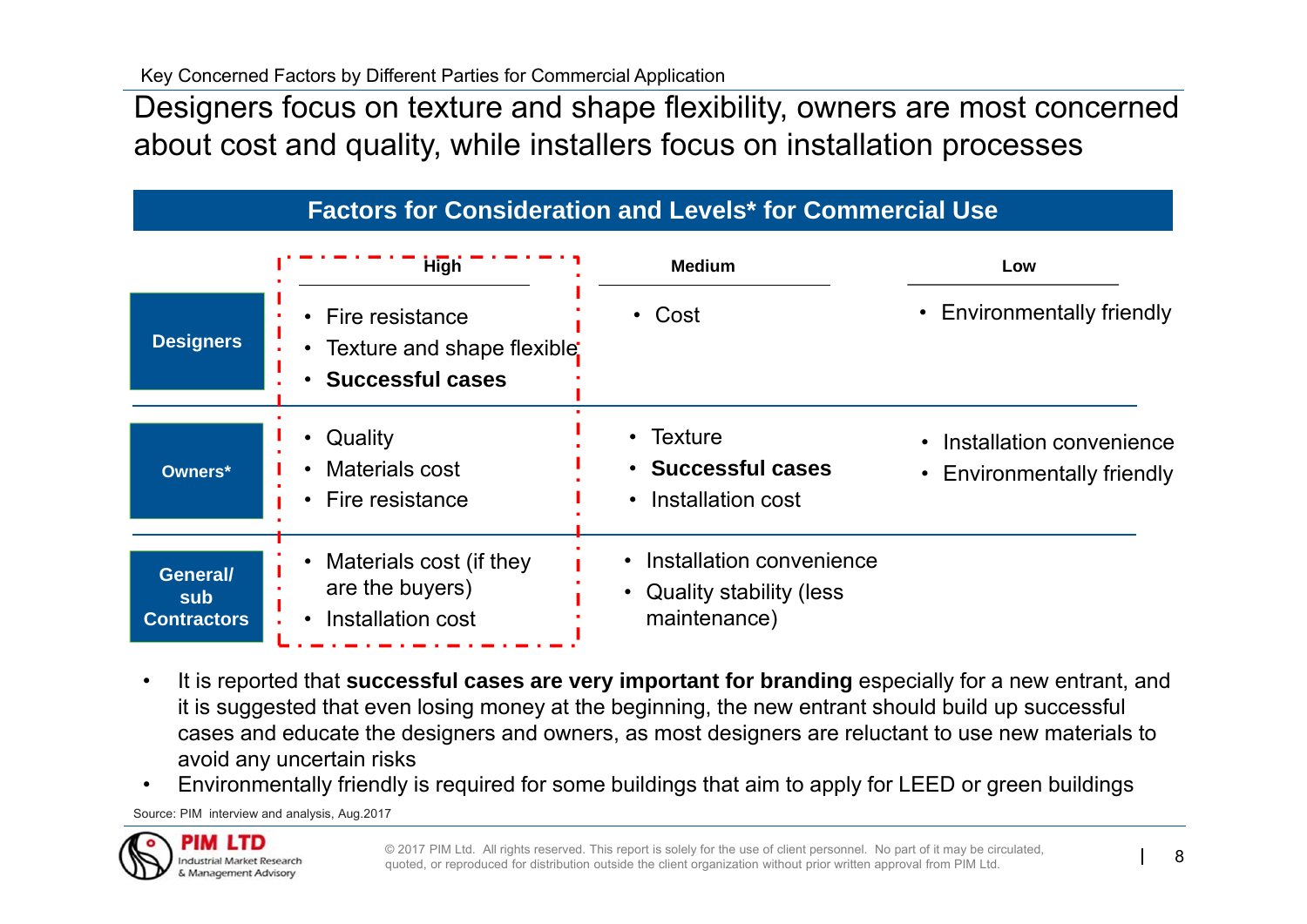Commercial customers are more concerned about fire-rating, material costs and texture, while residential customers focus more on environmentally friendly features, texture and material cost

**Key Factors of Concern of Commercial and High-end Residential Customers** 

|                                                     | Commercial<br><b>Buildings</b> | <b>Residential</b><br><b>Buildings</b> | <b>Natural</b><br>marble | <b>Artificial</b><br>marble | <b>Backpaint</b><br>panels             | Enameled<br>steel<br>panels | <b>Tile</b>    | Wood<br>based<br>panels | Wall<br>paper           | <b>Emulsion</b><br>varnish |
|-----------------------------------------------------|--------------------------------|----------------------------------------|--------------------------|-----------------------------|----------------------------------------|-----------------------------|----------------|-------------------------|-------------------------|----------------------------|
| <b>Materials Cost</b>                               |                                | $\subset$                              | $\overline{2}$           | 3                           | 3                                      | $\overline{2}$              | 3              | 4                       | 4                       | $5\phantom{.}$             |
| Diversity of<br>appearance                          | $\big($                        | $\bigcirc$                             | 4                        | 1                           | $\overline{5}$                         | $\mathbf{1}$                | 4              | $\overline{2}$          | $\overline{\mathbf{4}}$ | $\overline{2}$             |
| Texture (matte finish,<br>light surface)            | $\triangle$                    | $\subset$                              | $\overline{5}$           | 3                           | $\overline{5}$                         | $\overline{2}$              | 4              | 4                       | $\overline{2}$          | $\mathbf{1}$               |
| Shape (Flat, curved<br>surface, concave-<br>convex) | $\zeta$                        | (B                                     | 4                        | 4                           | $\mathfrak{S}$                         | $\mathbf{3}$                | $\mathbf{1}$   | $\overline{5}$          | $\overline{\mathbf{4}}$ | $\overline{\mathbf{4}}$    |
| Warpage                                             | $\overline{ }$                 | in a                                   | 5 <sup>5</sup>           | 5 <sup>5</sup>              | 5 <sup>5</sup>                         | $\overline{4}$              | 3              | 3                       | 3                       | $\mathfrak{S}$             |
| Onsite processing                                   | (B                             |                                        | $\overline{5}$           | $\overline{5}$              | $\mathbf{3}$                           | $\mathbf{1}$                | 5 <sup>5</sup> | 5 <sup>5</sup>          | $\overline{5}$          | 4                          |
| Installation<br>convenience                         | $\overline{\left( \right. }%$  | (B                                     | $\overline{2}$           | $\overline{2}$              | 4                                      | 3                           | 4              | $\overline{5}$          | $\overline{5}$          | 4                          |
| Installation cost                                   | $\overline{\phantom{a}}$       | <b>CD</b>                              |                          | $\overline{2}$              | $5\phantom{.}$                         | 3                           | 4              | 4                       | 4                       | 4                          |
| Environmentally<br>friendly                         | (L                             |                                        | $\overline{2}$           | 1                           | $\overline{5}$                         | 5 <sup>5</sup>              | 4              | 3                       | $\mathfrak{S}$          | $\mathbf{1}$               |
| Fire-rating                                         |                                | O                                      | $\overline{5}$           | $\overline{5}$              | $\overline{5}$                         | $\overline{5}$              | $\overline{5}$ | $\mathbf{3}$            | 3                       | 4                          |
| Importance of factors: Low - High                   |                                |                                        |                          |                             | 5 → 1: Scoring of materials high → low |                             |                |                         |                         |                            |